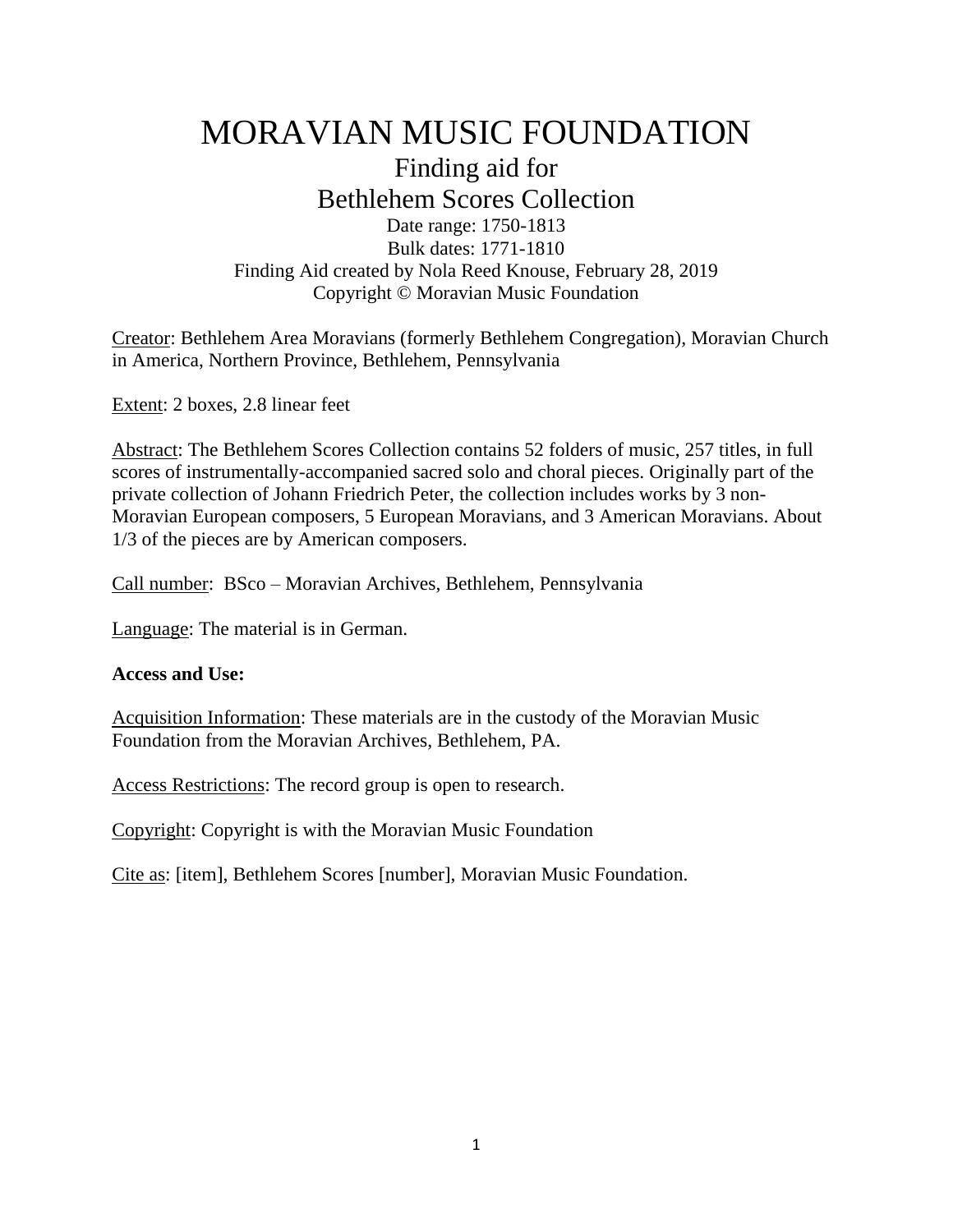History: Bethlehem, Pennsylvania, was founded in 1741 by Moravian settlers, including the remnants of a failed settlement in Georgia (begun 1735), and served as a home base for missionaries and traveling preachers whose duties carried them to native Americans and European settlers in New York, Pennsylvania, Connecticut, New Jersey, the Caribbean, and South America.

Worship services structured life in Bethlehem, as in all other Moravian settlement congregations in the eighteenth century. Devotional meetings for small groups or the whole community occurred several times daily. In smaller assemblies hymns might be sung without accompaniment. Three services involved music in special ways. Sunday morning preaching services included liturgies according to the Lutheran liturgical year, usually along with one or two anthems and congregational hymns.

The *Singstunde* was the most characteristically-Moravian order of worship, instituted by their patron Nicholas Ludwig von Zinzendorf within the congregation at Herrnhut, Germany; the worship leader chose from various hymns individual stanzas that combined to craft a unified message. Since the liturgist began singing each stanza without announcement or printed order of worship, the congregation's ability to participate relied upon their familiarity with hundreds of stanzas. The Moravians sang hymns daily and read and memorized hymn texts as a spiritual exercise, using printed hymnals at home for devotion but not during worship. The organist was also expected to identify the tune, and also to play in the same key in which the leader was singing, using his memory and ear. The *Singstunden* were held weekly as well as on special occasions, and could include a choir anthem. A sermon and the reading of the *Gemein Nachrichten* (congregational news from other settlements) might also be a part of the *Singstunde*.

The third type of service using music extensively was the Lovefeast (*Liebesmahl*). Modeled after the early Christian practice of expressing *agape* through sharing a simple meal, the Lovefeast includes the sharing of a beverage and bread during the worship service. Lovefeasts were held (and continue in many Moravian congregations today) to celebrate Christian feast days, Moravian festival anniversaries, and many kinds of special occasions, which could include birthdays, weddings, the arrival or departure of guests and members, funerals, anniversaries, and so on. The musical portion of the Lovefeast often took place at the end of a longer service which included preaching. Most of the sacred vocal music written by Moravian composers was written for a Lovefeast or other special celebration.

Texts and musical selections for a Lovefeast were compiled into an order of worship known variously as a *psalm*, *cantata*, or *ode*, or in German, *Dankgesang* or *Lobgesang*. These odes included biblical texts, often fragments from many different locations in scripture, quoted literally or in paraphrase; hymn texts, often newly-written or adapted for the specific occasion; and solos, duets, or anthems to be sung by the choir. The well-crafted ode develops a unified theme, marked by harmony of language and thought; the music was intended to help carry the meaning of the text, not to stand on its own as an artistic creation.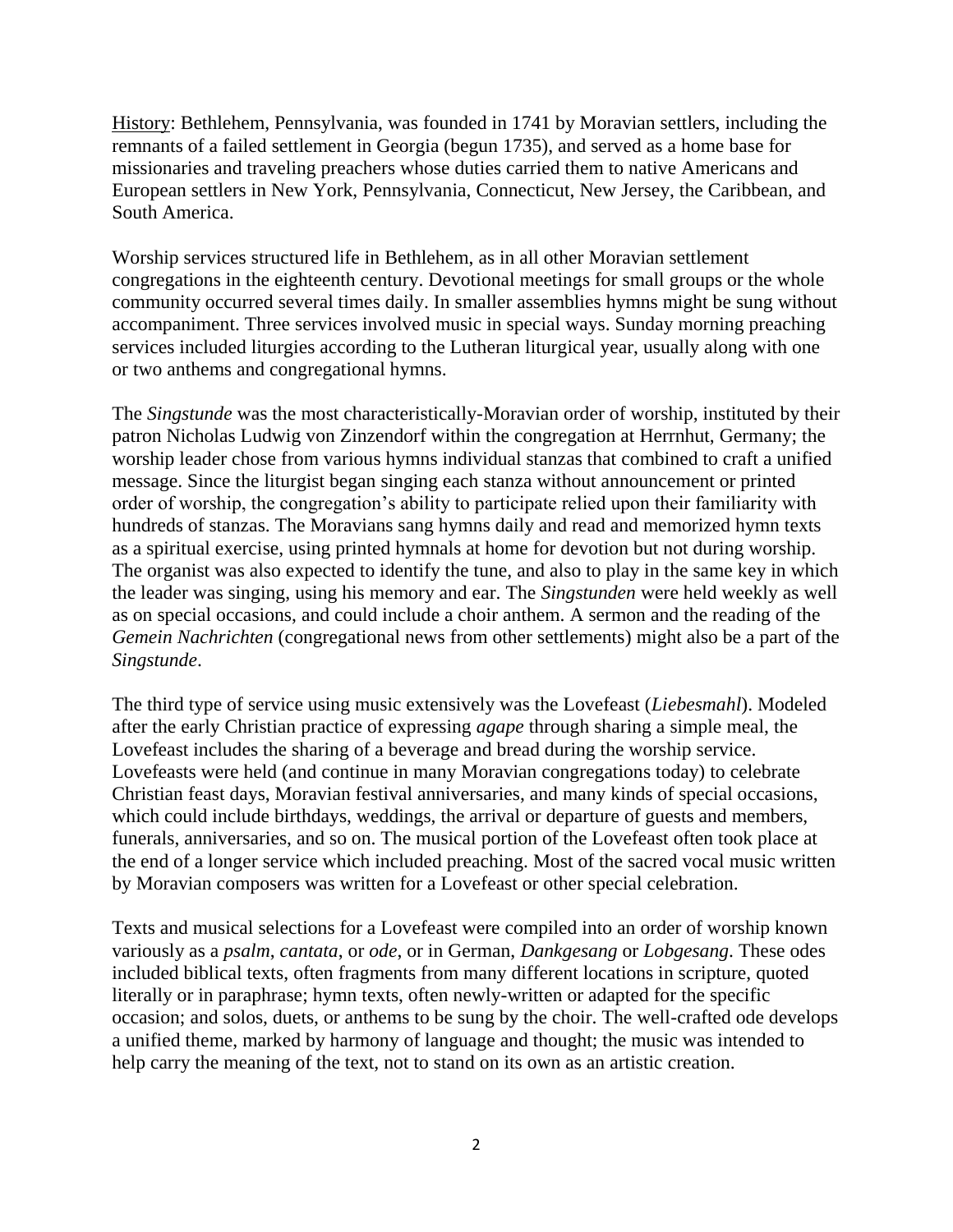The anthems, solos and duets were accompanied not only by organ, but by an instrumental ensemble consisting primarily of strings, augmented by some wind instruments (most often flute and horns).

The Bethlehem Scores are from the personal library of Moravian minister-composer Johann Friedrich Peter (1746-1813). Peter was educated at Moravian schools in Haarlem and Niesky, Germany, where he may have received his first musical training from Moravian composer Johann Daniel Grimm. At the age of 19, he entered the Moravian seminary in Barby, also in Germany, and began making copies of musical works by other composers. He was called to service in America in 1770.

In Pennsylvania, his first work was as an instructor at the Moravian boys' school in Nazareth, and it was then that he composed his first-known music for the church. In 1773 he was called to work in Bethlehem, as a teacher and a bookkeeper, and began copying anthems by Moravian composer Christian Gregor. In 1779 he was called to Lititz, Pennsylvania, as record keeper and secretary. He was called to Salem, North Carolina, in 1780, and was ordained a Moravian minister, serving a two-year interim pastorate; he was also supervisor of the boys' school. With the signing of the Peace of Paris in 1783, North Carolina Governor Martin proclaimed July 4 a "Day of solemn thanksgiving". To the best of our knowledge, the Moravians were the only ones who celebrated the occasion. Peter assembled the music for the afternoon service, using selections from the music already on hand – some of which had been used at Moravian peace celebrations at the end of the Seven Years' War in 1763. He served pastorates in Graceham, Maryland (1790); Hope, New Jersey (1791-93); Mountjoy, Pennsylvania (1802-1804), and spent the last seven years of his life in Bethlehem. In 1811 he took part in what may have been the American premiere of Haydn's *Creation*.

Beginning in 1764, and continuing throughout his life, he copied hundreds of instrumental and vocal pieces. Among these are several which are only known surviving copies, including four symphonies by J.C. F. Bach, and the earliest known copy of Haydn's *Symphony #17*. Throughout most of his life Peter served as teacher or supervisor at one of the Moravian schools. He found a great deal of satisfaction in this work; his widespread influence is only beginning to be fully recognized. He was also responsible for giving organ lessons to promising students.

Peter's work raised the level of the church's musical life, by means of his compositions, his teaching, his music direction, and his preparation of service odes or "psalms". Using his own compositions, along with anthems by other composers, and interspersing them with appropriate hymns, he shows the ability to manage larger-scale musical form and harmonic flow, within the boundaries of a well-established tradition of service order. This grasp of large-scale musical flow is also seen in his quintets which he completed in Salem in 1789, the earliest known chamber music written in America.

Scope and Content: The collection consists of approximately 225 pieces in 52 folders, with the majority being in Peter's hand. Eleven composers are represented: 3 non-Moravian Europeans, 5 European Moravians, and 3 American Moravians. Christian Gregor, a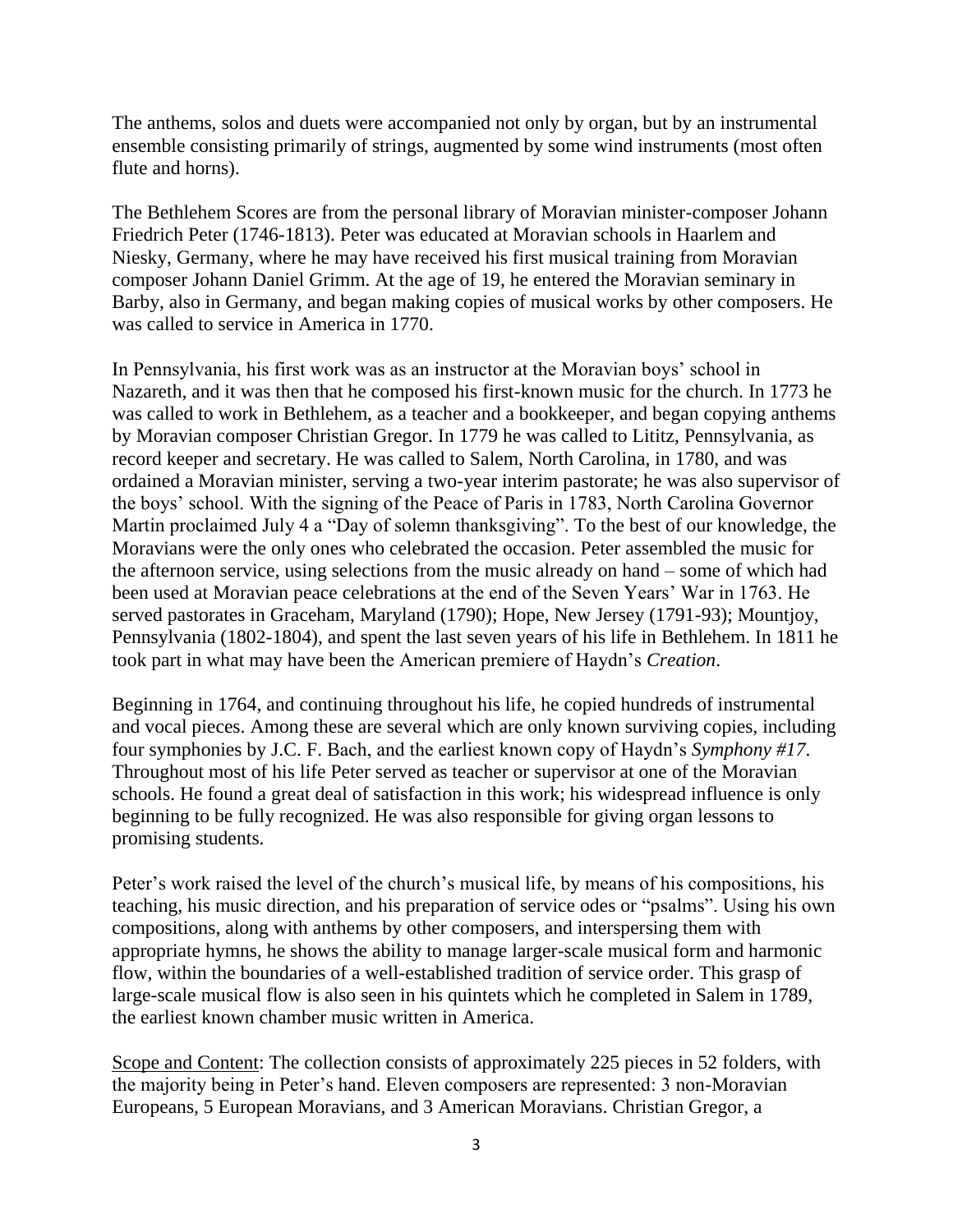European Moravian who visited Bethlehem 1770-1772, has 150 titles included. Early American composer Jeremias Dencke (1725-1795) has 45 titles, the earliest composed in 1765 and copied by Peter in 1773; this collection is the best single source for Dencke's works. About 1/3 of the pieces are by American Moravian composers. The majority of the works are contained in the Bethlehem, Lititz, and/or Salem Congregation Collections, also held by the Moravian Music Foundation.

Title:

● Bethlehem Scores Collection

Personal Names:

- Johann Christoph Friedrich Bach, 1732-1795
- Jerimias Dencke, 1725-1795
- Christian Gregor, 1723-1801
- Daniel Johann Grimm, 1719-1760
- $\bullet$  Joseph Haydn, 1732-1809
- Johann Friedrich Peter, 1746-1813

## Corporate Names:

- Bethlehem Area Moravians (Bethlehem, PA)
- Bethlehem Congregation
- Moravian Music Foundation

## Geographic Names:

● Bethlehem, Pa.

#### Subjects:

- Anniversaries
- Cantatas, Sacred
- Chorales
- Choruses, Sacred (Mixed voices) with orchestra (or chamber orchestra)
- Christmas music
- Duets
- Good Friday music
- Holy Saturday music
- Moravian Daily Text: April 2, 1763 (for example)
- Pentecost Festival music
- Watch night—Songs and music
- Sacred songs (High voice) with chamber orchestra (or orchestra)
- Sacred songs (Low voice) with chamber orchestra
- Watch night--Songs and music
- Little Boys Covenant Day (Moravian Church)—Anniversaries, etc.
- Single Brothers Covenant Day (Moravian Church)—Anniversaries, etc.
- Single Sisters Covenant Day (Moravian Church)--Anniversaries, etc.